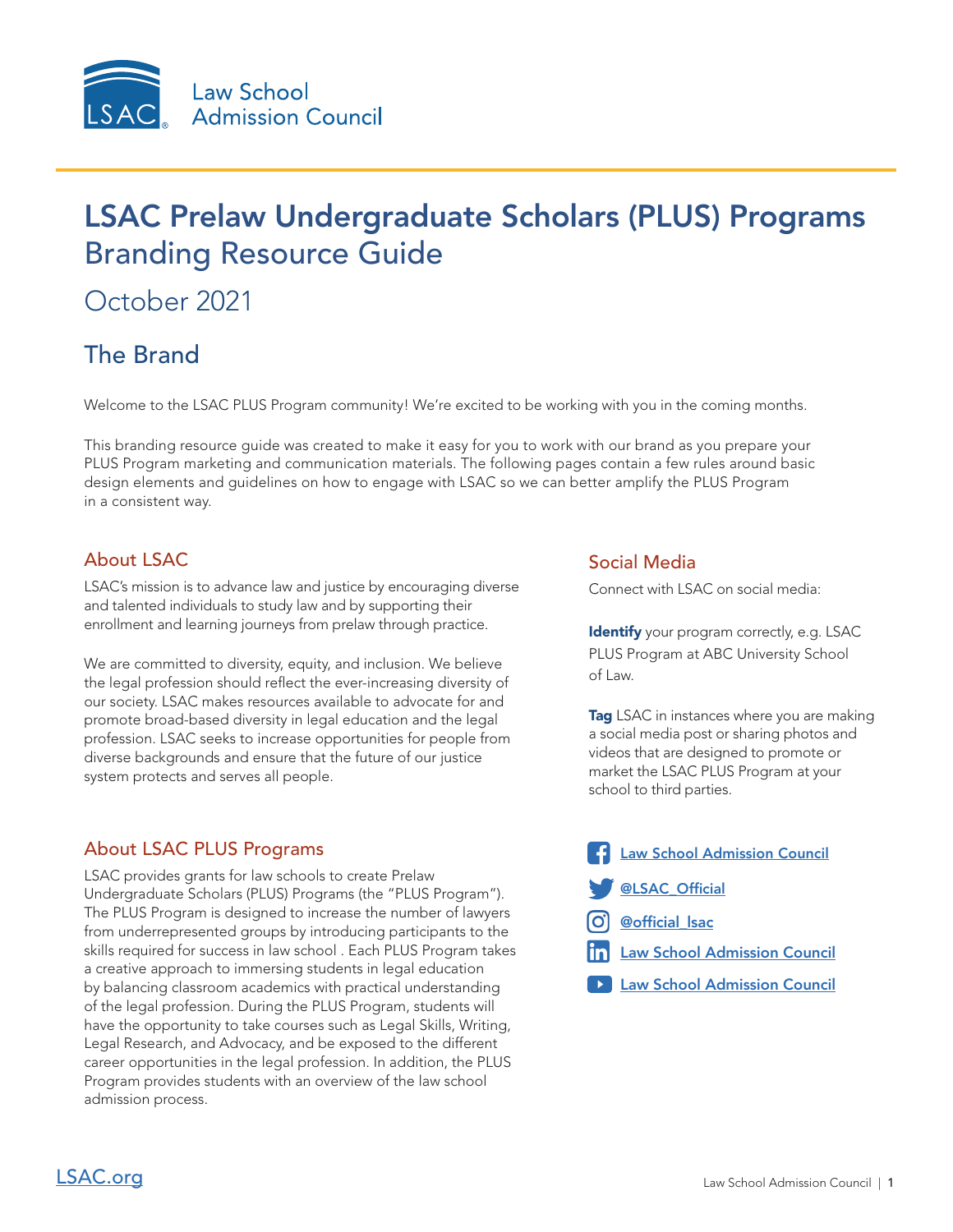## LSAC PLUS Program Branding Requirements

- **Complete** the LSAC PLUS Program Marketing Planning Form.
- Label your program as an LSAC Prelaw Undergraduate Scholars (PLUS) Program wherever the title of your PLUS Program appears. Note: After an initial labeling of "LSAC Prelaw Undergraduate Scholars (PLUS) Program," you may use the abbreviation "LSAC PLUS Program" in subsequent labeling on the same material.

Example of Abbreviation: LSAC PLUS Program at ABCD University School of Law.

**• Acknowledge** LSAC as the grant source in all print and digital PLUS Program materials.

#### Examples:

PLUS Program at ABCD University School of Law is funded by the Law School Admission Council (LSAC).

Sponsored by the Law School Admission Council, LSAC PLUS Program at ABCD University School of Law ...

Important: Include the following acknowledgement of funding and disclaimer on each and every publication and presentation resulting from LSAC PLUS Program in substantially the same form as follows:

"*This program received funding from the Law School Admission Council, Inc. (LSAC). The opinions and conclusions contained in this document are the opinions and conclusions of the author(s) and do not necessarily reflect the position or policy of LSAC.*"

- Use the LSAC logo on all promotional materials about your program. The LSAC logo in digital and print file formats will be available for you to download on LSAC.org.
- Include a web-accessible link to **[LSAC.org/PLUS](https://www.lsac.org/discover-law/diversity-law-school/prelaw-undergraduate-scholars-plus-programs)** on your PLUS Program landing page and any digital program materials as an additional resource and acknowledgment of LSAC's sponsorship of the PLUS Program.
- Submit PLUS Program materials that include the LSAC logo, program name, or sponsor line to LSAC for prior review and approval. When submitting PLUS Program materials for review, we request that you bundle multiple content items when possible.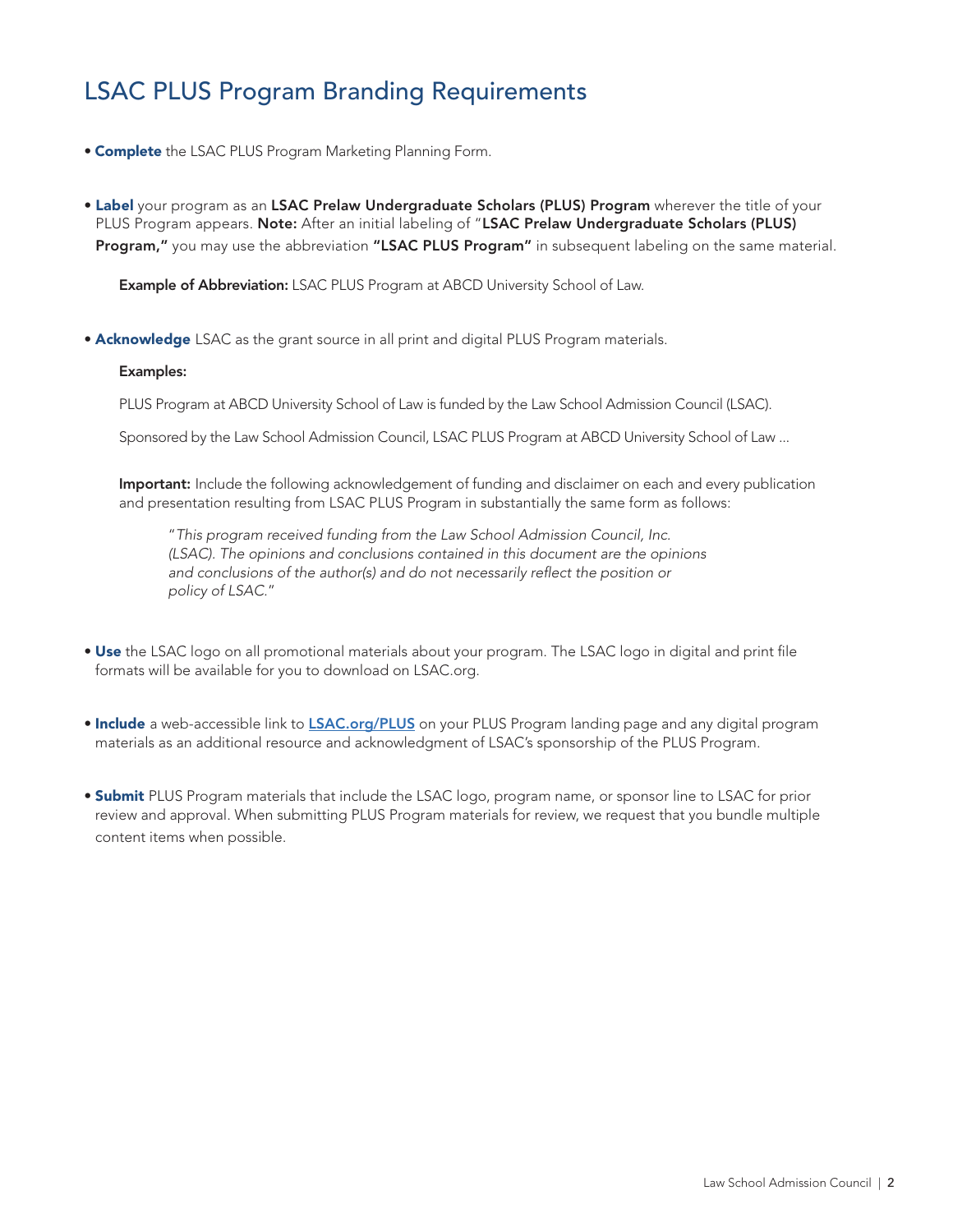# LSAC Logo

### Composition

The Law School Admission Council logo, as shown here, is a combination of the graphic shield, the logotype, and the organization name. The type, "LSAC," stands for the full brand name and forms the foundation of the shield. The letters within the shield must always be white. The logo elements are configured as a single unit and should never be recreated or altered in any way. The registered mark (®) must accompany this logo as shown.

If you have a specific need that would require a small version of the LSAC logo, please contact Connie Ballou, director of brand marketing, at **cballou@LSAC.org** for approval.



#### Area of Isolation

Clear space around the Law School Admission Council logo is important to maintain the integrity and clarity of the mark. No graphic elements or text should ever touch the logo. Consider the height of the letterforms within the logo as "x." The closest any element may appear to the logo is "x," as shown (example if L within the shield is 1/4 inch in height, allow 1/4 inch of space on all sides).

Tip #1: Don't create a logo "lockup". Tip #2: Don't add a border of any kind around the LSAC logo.



#### Organization Name

The full name of the organization, Law School Admission Council, should always appear as part of the logo. Note: Admission is always singular — no "s."



#### **Color**

PMS 301 is the official LSAC logo color. The letters within the shield must always be white.



PMS 301 CMYK 100.46.5.18 RGB 0.82.147 HEX #005293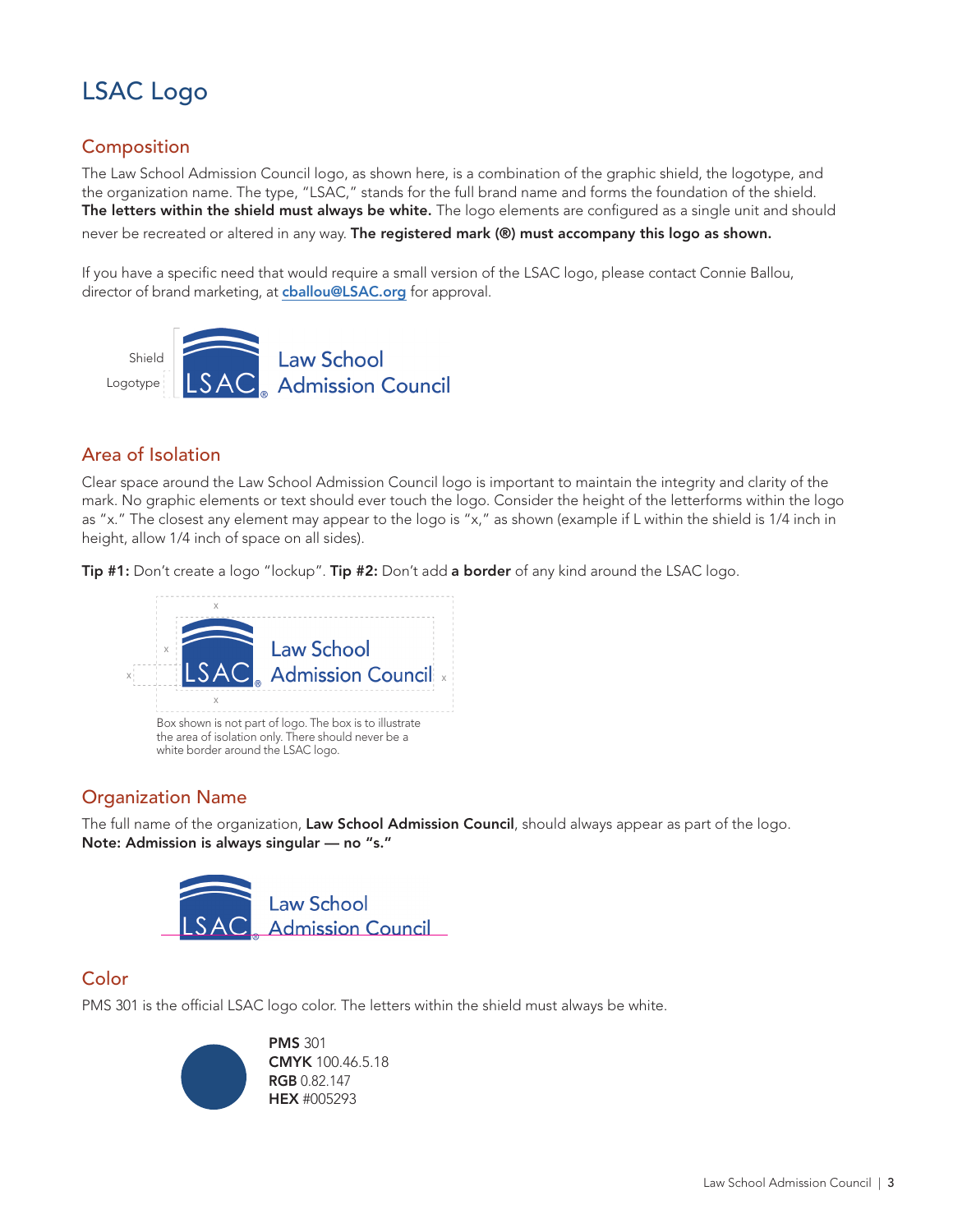# Logo Usage

### Correct Usage

The logo must appear in the corporate blue (PMS 301/HEX #005293) with white type. The preferred usage for the logo is on a white background. Master logo artwork should always be used for reproduction.

The LSAC logo can only be in PMS 301/HEX #005293. However, the LSAC logo can be placed on a light background. As with all use of LSAC branding, review by LSAC is required prior to usage of any logo variation.



Preferred White Background. The box is to illustrate the white background only.



Acceptable Light-Colored Background

#### File Formats

The LSAC logo consists of the shield and the organization name. The logo should aways be used as a full asset, consisting of the shield, organization name, and register mark. Please note the specific file type and uses below.

JPEG/JPG. This is a pixel-based format widely used for digital purposes, such as email graphics, videos, presentations or websites; or in documents that use RGB or HTML formats and are being shared electronically only.

EPS. This is a vector format designed for printed materials. It is considered the best format for high resolution printing. EPS files typically print in PMS or CMYK.

The LSAC logo in digital and print file formats will be available for you to download on LSAC.org

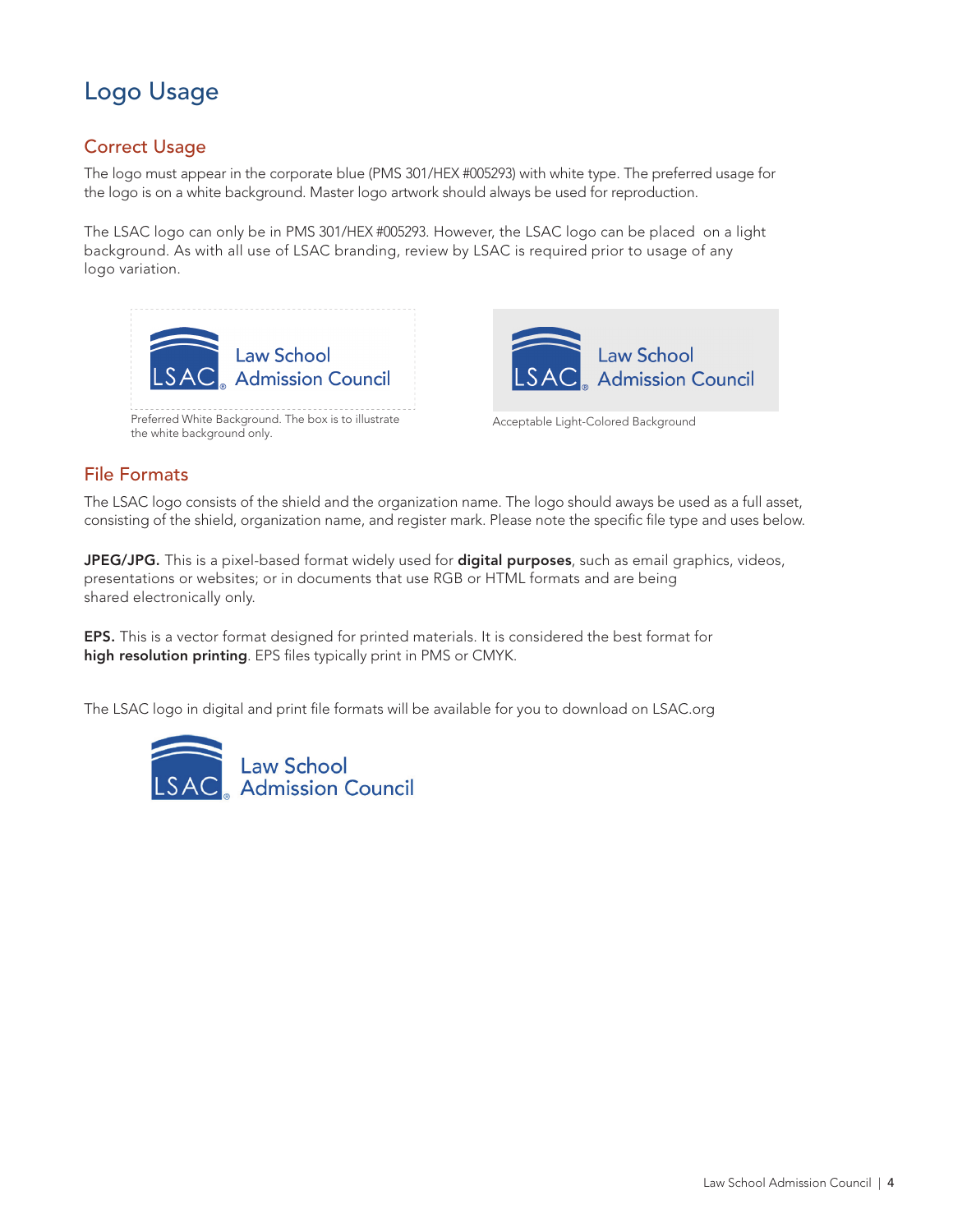#### Incorrect Usage

To ensure accurate and consistent use, never alter, rotate, embellish, modify or attempt to recreate the LSAC logo. The following examples illustrate incorrect uses of the LSAC logo.



Do not alter the proportions of the logo.



Do not scan or copy the logo from a website.



Do not recreate or retypeset the elements of the logo.



Do not surround the logo with a box or border.



A white logo should not be used.



Do not place the logo over a patterned background.



Do not place the logo over a busy photograph.



Do not knock out the "LSAC" letters. The letters must always appear in white.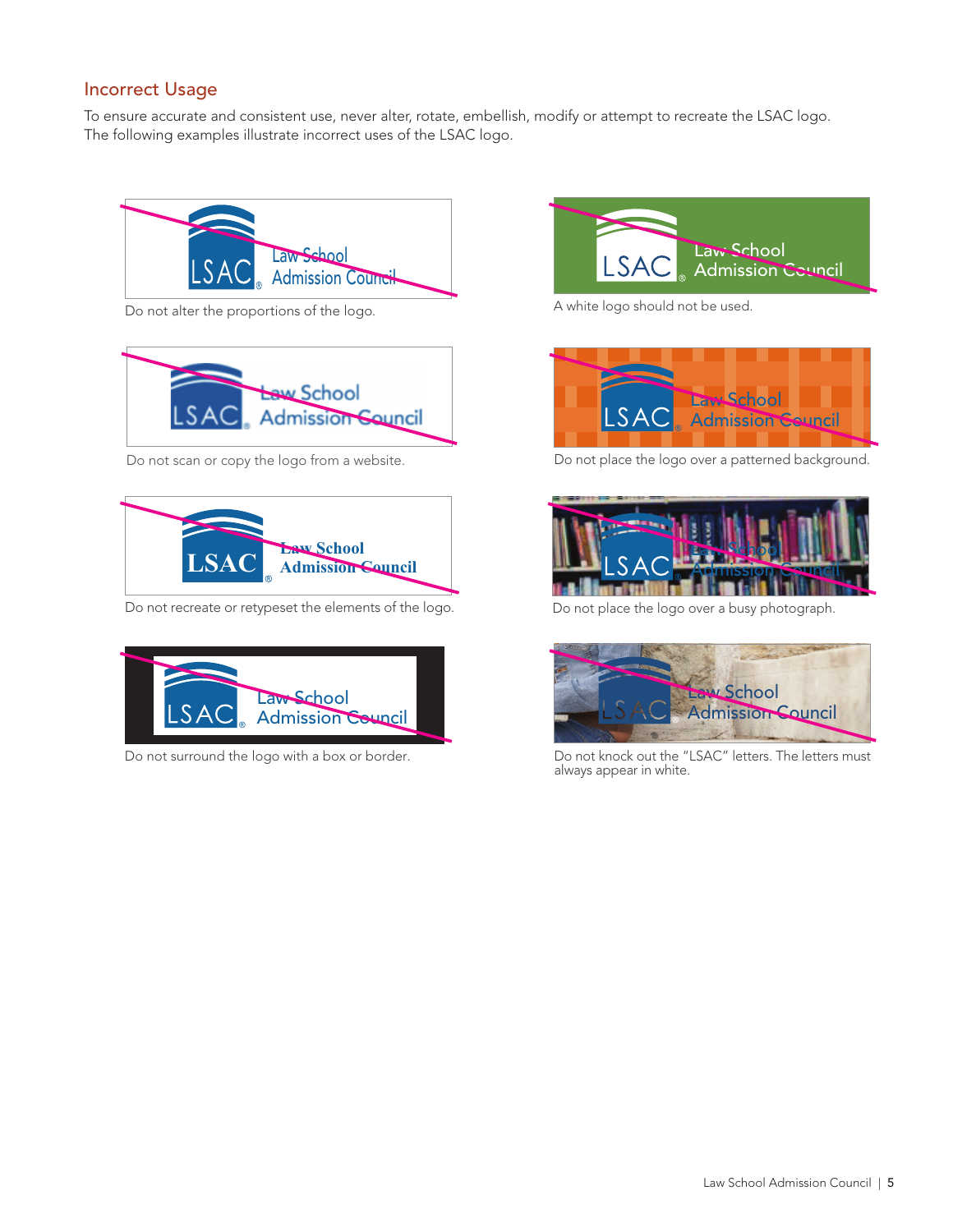## Initiating the Branding Review Process

#### Follow these easy steps to begin:

**• Email** the review request to the following LSAC contacts:

Connie Ballou cballou@LSAC.org

Deborah Velsor dvelsor@LSAC.org

LSAC DEI Team diversityoffice@LSAC.org

**• Include** relevant links or attachments of any materials that are subject to LSAC's review.

LSAC will make reasonable efforts to respond to your request for review of PLUS Program materials within three (3) business days of its receipt of your submission. Following its receipt of your submission, LSAC will either approve or reject the submitted materials. If LSAC rejects the submitted materials, LSAC will provide you with suggested corrections for resubmission of your submitted materials. After you perform the corrections requested by LSAC to your submitted materials, you must resubmit such materials for LSAC's review and approval. After you publish or produce any approved materials, you must notify LSAC of such publication or production.

We appreciate your collaboration in ensuring the LSAC brand is being used in the right way!

Questions? Please contact Connie Ballou, director of brand marketing, at challou@LSAC.org.